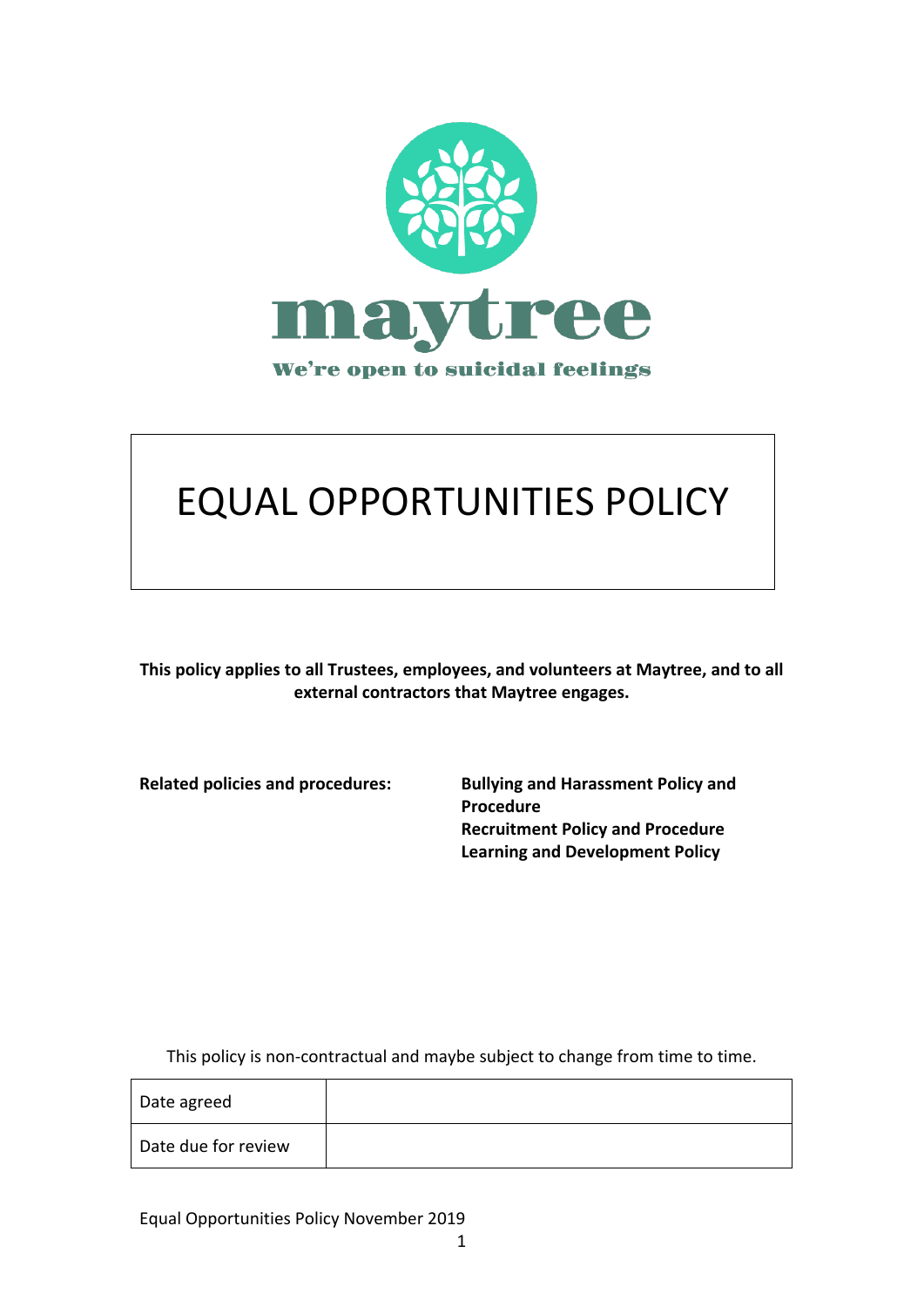# **EQUAL OPPORTUNITIES POLICY**

## 1. PURPOSE AND SCOPE

Maytree aims to promote a productive and balanced working environment where staff and volunteers are valued and everybody is treated with respect, and in which no form of discrimination, harassment, or victimisation is tolerated.

The purpose of this Equal Opportunities Policy is to:

- a) provide equality, fairness and respect for all in our employment, whether temporary, part-time or full-time
- b) ensure there is no unlawful discrimination within Maytree on the grounds of the Equality Act 2010 protected characteristics of age, disability, gender reassignment, marriage and civil partnership, pregnancy and maternity, race (including colour, nationality, and ethnic or national origin), religion or belief, sex (gender) and sexual orientation
- c) oppose and avoid all forms of unlawful discrimination. This includes in pay and benefits, terms and conditions of employment, dealing with grievances and discipline, dismissal, redundancy, leave for parents, requests for flexible working, and selection for employment, promotion, training or other developmental opportunities

It applies to all Trustees, employees, and volunteers at Maytree, and to all external contractors that Maytree engages.

### **2. RESPONSIBILITIES**

- 2.1 The Board of Trustees is responsible for:
	- setting the standards and leading by example, by ensuring that they adhere to the principles set out in this policy at all times
	- ensuring that this policy is properly implemented, monitored and reviewed
	- undertaking equal opportunities related training when required
- 2.2 The Director is responsible for:
	- creating a work culture and environment that supports the purpose and principles set out in this policy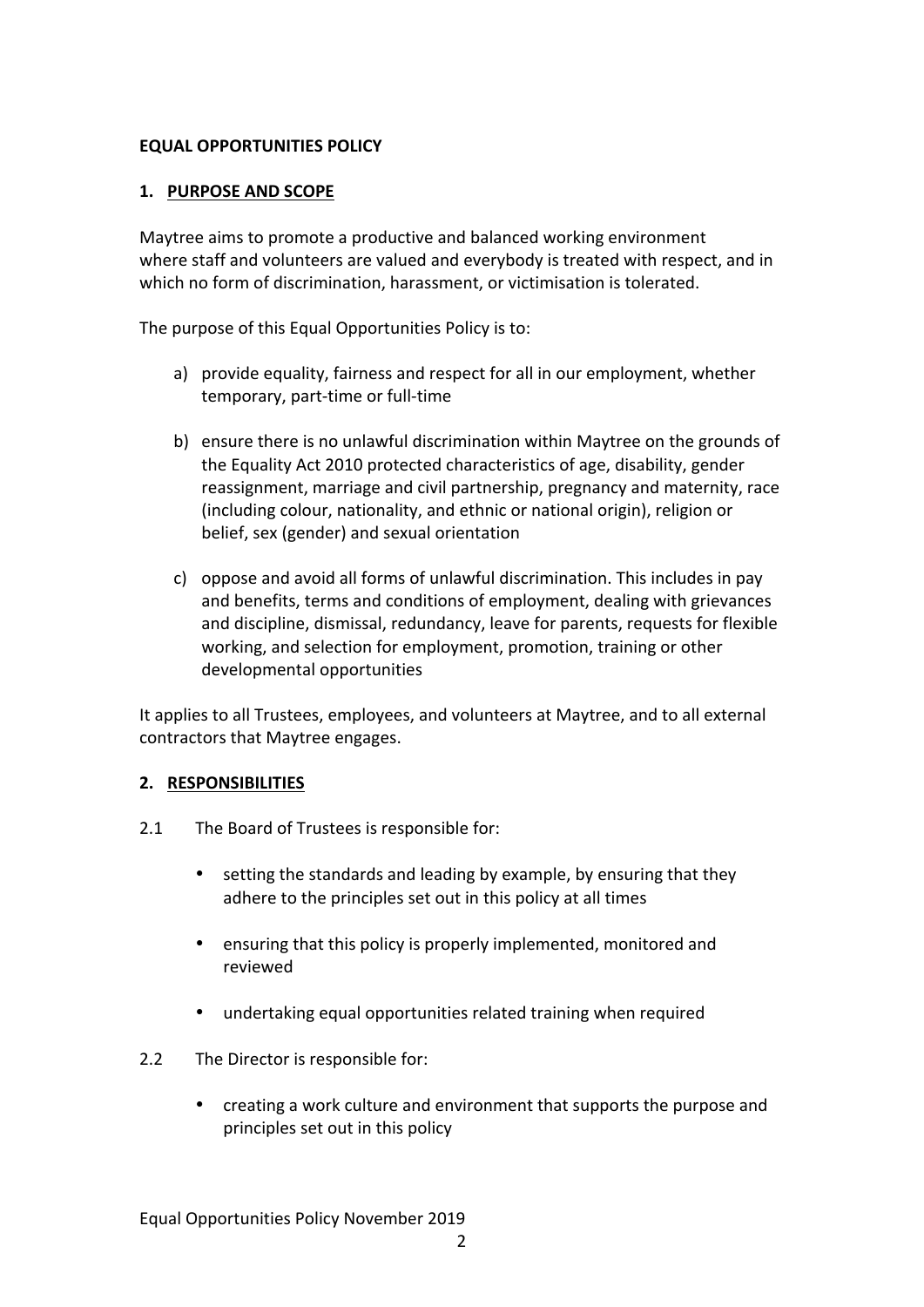- ensuring that this policy is monitored effectively, and that appropriate action plans are put in place to implement it effectively
- providing a report to the Trustees on equal opportunities within Maytree on at least an annual basis
- 2.3 Line managers are responsible for:
	- ensuring that all employees and volunteers are aware of the policy and of their responsibilities under the policy, and are provided with appropriate training
	- ensuring that all concerns about discrimination, harassment, or victimisation are dealt with properly, fairly and as quickly as possible
	- reporting any concerns to the Director
- 2.4 Employees and volunteers are responsible for:
	- understanding and complying with the policy
	- not discriminating in their day to day activities or inducing others to do so
	- ensuring no employees, volunteers, callers or guests are victimised, discriminated against, harassed, or intimidated because they have, or are perceived to have, one of the characteristics set out in paragraph 1b or 1c above, or because of their association with another individual who has one of the characteristics set out in paragraph 1b or 1c above
	- informing their manager if they become aware of any victimisation, discrimination, harassment, or intimidation because of the characteristics set out in paragraph 1b or 1c above

# **3. PRINCIPLES**

- 3.1 No caller, guest, employee or volunteer will be discriminated against because of their age, disability, gender reassignment, marriage and civil partnership, pregnancy and maternity, race (including colour, nationality, and ethnic or national origin), religion or belief, sex (gender), or sexual orientation.
- 3.2 All employees and volunteers will aim to create a working environment free of unlawful discrimination, harassment, and victimisation, promoting dignity and respect for all, and where individual differences and the contributions of all staff are recognised and valued. Definitions of unlawful discrimination, harassment, and victimisation can be found in Appendix 1.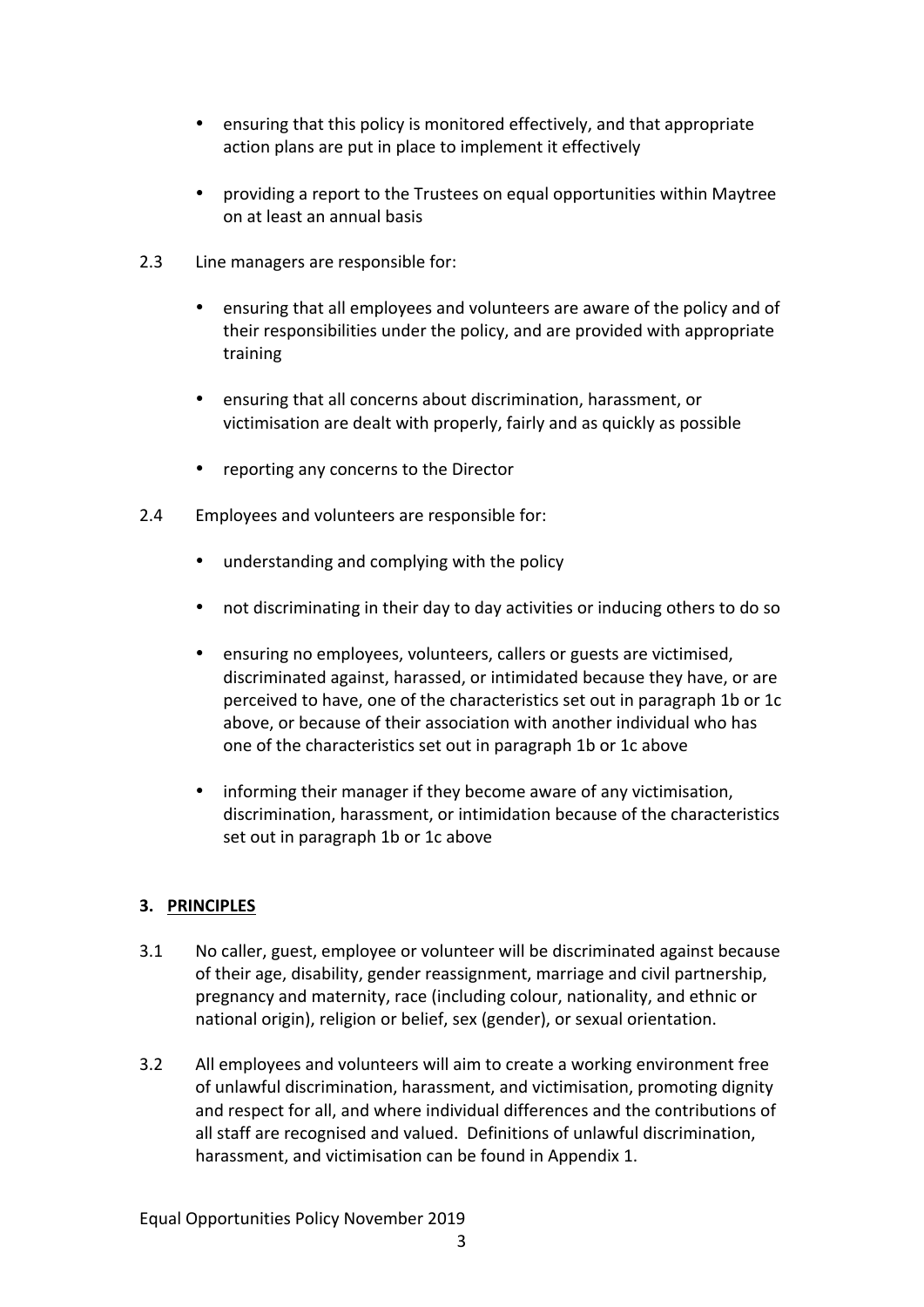- 3.3 All complaints of unlawful discrimination, harassment, and victimisation by callers, guests, employees, volunteers, and any others in the course of Maytree's work activities will be taken seriously and will be investigated. Such acts will be dealt with as misconduct under Maytree's procedures, and any appropriate action will be taken. Unlawful discrimination, harassment, and victimisation will not be tolerated by Maytree, and if they do occur then all reasonable steps will be taken to prevent them from happening again. Particularly serious complaints against employees could amount to gross misconduct and lead to dismissal without notice.
- 3.4 Decisions relating to the recruitment and selection of employees and volunteers will be based on merit (apart from any necessary and limited exemptions and exceptions allowed under the Equality Act). This is covered in Maytree's Recruitment Policy and Procedure.
- 3.5 All employees and volunteers will be provided with training in equal opportunities as part of their induction into working for Maytree.
- 3.5 Opportunities for training, development and progress will be made available to all employees, who will be helped and encouraged to develop their full potential, so their talents and resources can be fully utilised to maximise the efficiency of the organisation. This is covered in Maytree's Learning and Development Policy.
- 3.6 Employment and management practices and procedures will be reviewed and updated as necessary to ensure fairness and to take account of changes in the law.
- 3.7 The effectiveness of this policy will be monitored, and an annual report will be presented to the Trustees. Maytree will maintain records of employees, volunteers, and applicants sufficient to enable accurate and meaningful equal opportunities analysis to be carried out at regular intervals, and will develop and implement action plans to improve equality of opportunity as necessary.
- 3.8 Where guests, employees, or volunteers have particular cultural and religious needs, Maytree will, wherever it is reasonably practicable to do so, aim to meet these needs.

# **4. RAISING A CONCERN**

- 4.1 Employees wishing to raise a concern about unlawful discrimination or victimisation should do so using Maytree's Grievance Procedure.
- 4.2 All other individuals wishing to raise a concern about unlawful discrimination or victimisation should do so using the appropriate complaints process.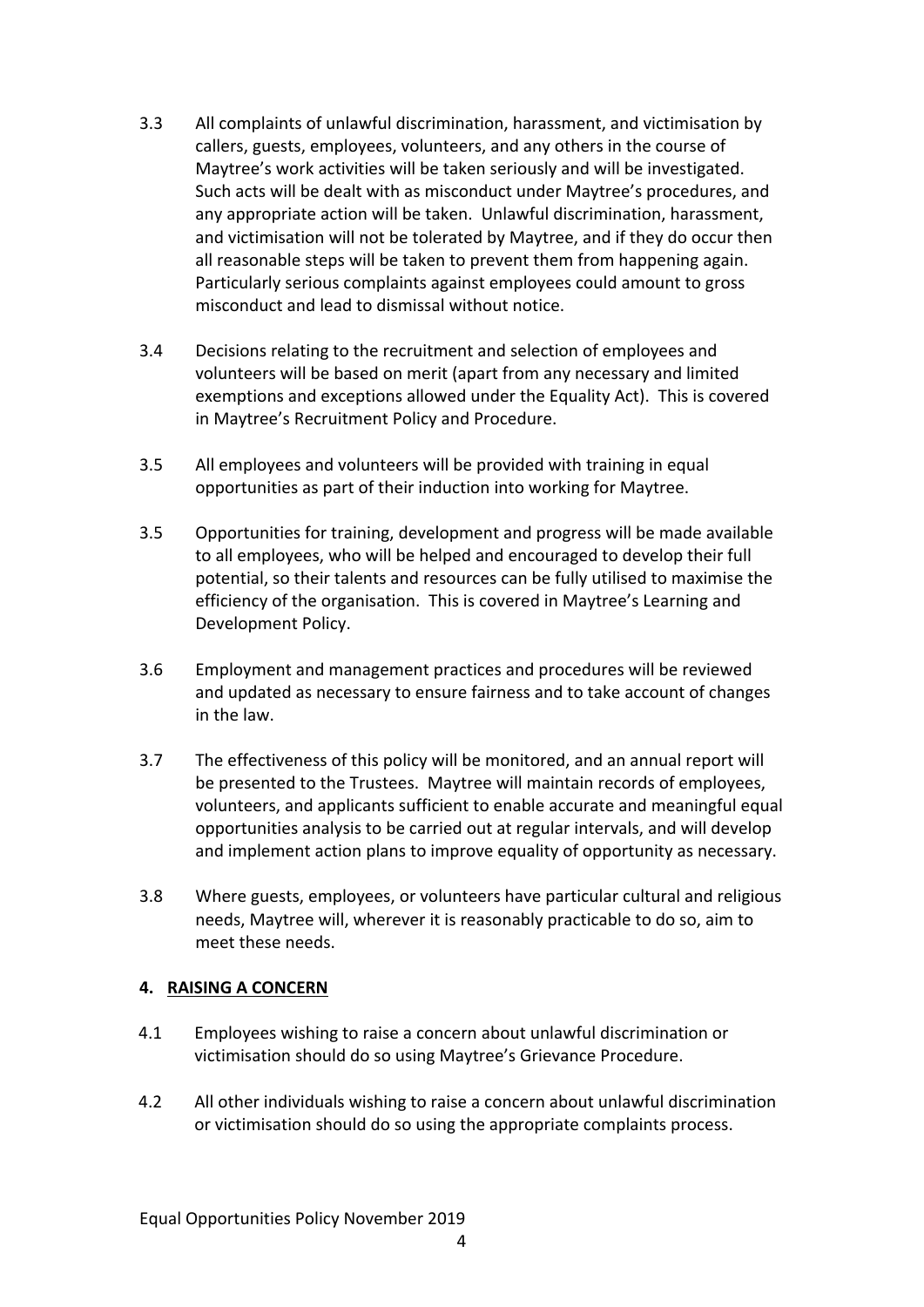4.3 Individuals wishing to raise a concern about harassment or bullying, should do so using Maytree's Bullying and Harassment Policy and Procedure.

# **5. TRADE UNIONS**

It is worth noting that the law also protects workers from being subjected to detriment related to trade union membership or taking part in trade union activities.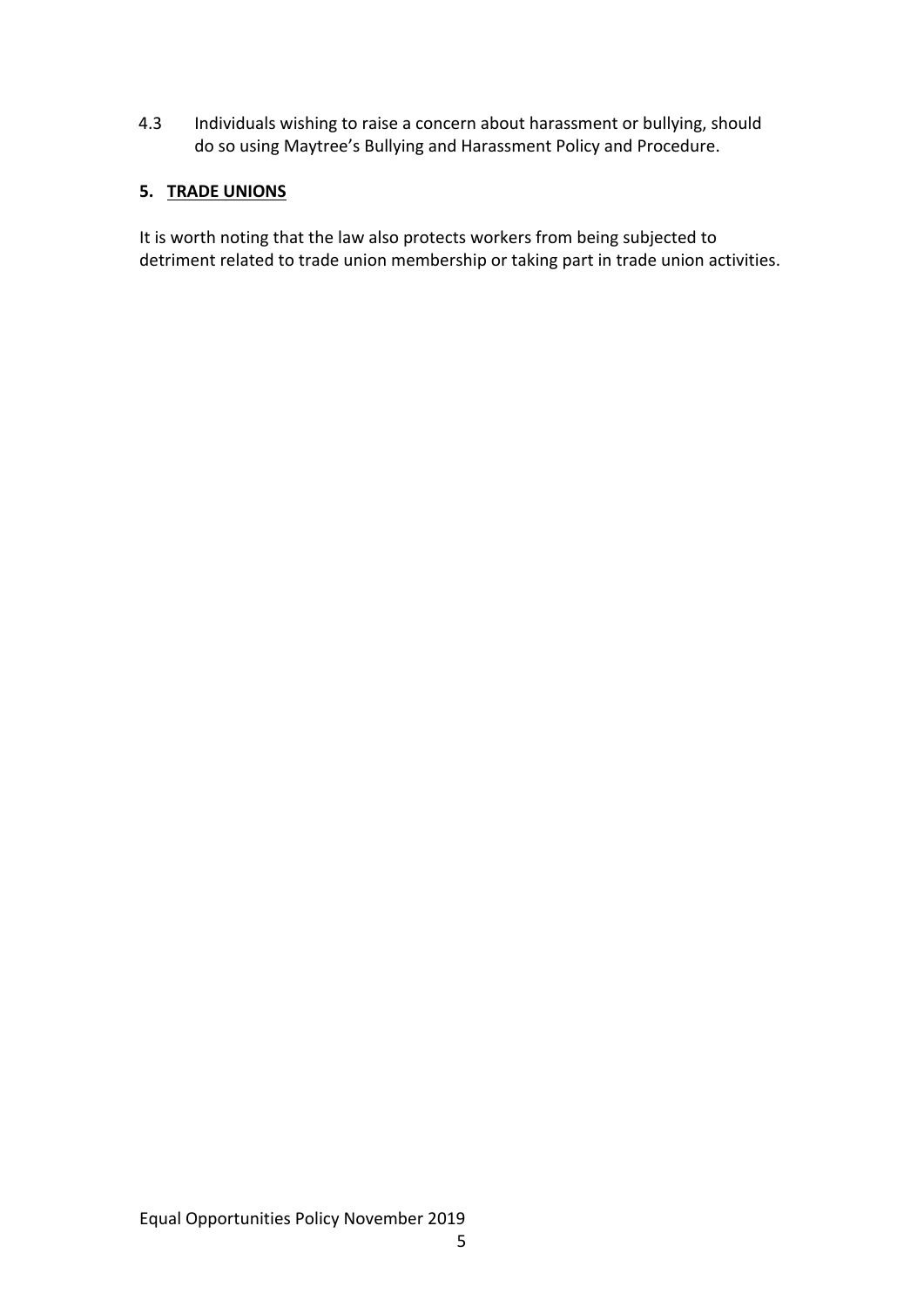# **APPENDIX 1: DEFINITIONS**

## **The following is based on extracts from the guidance: Equality and Discrimination: Understand the basics, published in September 2017.**

#### 1. **Types of discrimination**

Under the Equality Act, there are four main types of discrimination:

- Direct discrimination
- Indirect discrimination
- Harassment
- Victimisation

No minimum length of continuous employment is necessary for a discrimination claim to be made to an employment tribunal. Protection starts from when a role is advertised through to the last day of employment and beyond to include references.

### **2. Direct discrimination**

Direct discrimination occurs where someone is treated less favourably directly because of:

- a protected characteristic they possess this is ordinary direct discrimination; and/or
- a protected characteristic of someone they are associated with, such as a friend, family member or colleague – this is direct discrimination by association; and/or
- a protected characteristic they are thought to have, regardless of whether this perception by others is actually correct or not  $-$  this is direct discrimination by perception.

Direct discrimination in all its forms could involve a decision not to employ someone, to dismiss them, withhold promotion or training, offer poorer terms and conditions or deny contractual benefits because of a protected characteristic.

### For example... ordinary direct discrimination

Paul, a senior manager, turns down Angela's application for promotion to supervisor. Angela, *a* lesbian, learns that Paul did this because he believes the team she applied to manage are *homophobic.* He thought that her sexual orientation would prevent her from gaining the *team's respect and managing them effectively. This is direct discrimination against Angela* because of her sexual orientation.

### For example... direct discrimination by association

June, a project manager, has been promised promotion by her boss. However, after she tells *him* that her mother, who lives at home, has cancer, he withdraws the promotion because he *feels the commitment of looking after her mother and moving to a higher grade role will be* too much for her. This is potentially discrimination against June because of her association with a disabled person.

### For example... direct discrimination by perception

*Dimitri* is 45, but looks much younger. Many people assume he is in his mid-twenties. He is not allowed to represent his company at an international meeting because the managing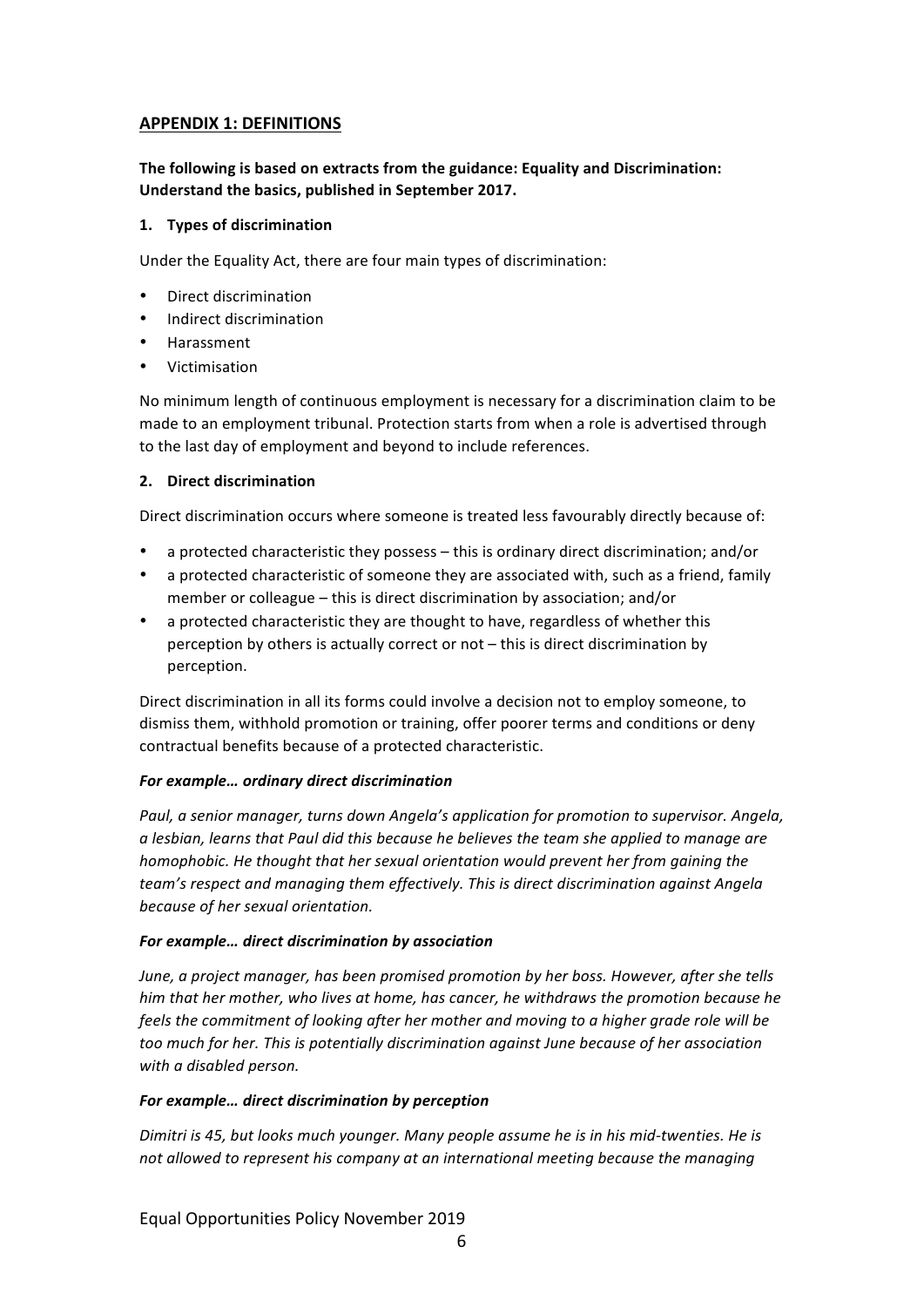director thinks he is too young. Dimitri has been discriminated against because of his *perceived age.* 

### **3. Indirect discrimination**

This type of discrimination is usually less obvious than direct discrimination and can often be unintended. In law, it is where a provision, criterion or practice is applied equally to a group of employees/job applicants, but has (or will have) the effect of putting those who share a certain protected characteristic at a particular disadvantage when compared to others without the characteristic in the group, and the employer is unable to justify it.

An employee or job applicant claiming indirect discrimination must show how they have been, or could be, personally disadvantaged. They must also show how the application of the 'provision, criterion or practice' has or might disproportionately disadvantage other employees or job candidates with the same protected characteristic. The Equality Act does not define a 'provision, criterion or practice'. However, in the workplace, the term is most likely to include an employer's policies, procedures, rules and requirements, whether written down or not. Examples might include recruitment selection criteria, contractual benefits, a redundancy scoring matrix or any other work practice.

#### For example... indirect discrimination

Abu is in his late twenties and working as a surveyor in a property investment company. He is fully qualified, doing well in his current role and ambitious. He spots a post advertised with *another employer for what he sees as the next step in his career. However, the advertisement specifies that candidates must have ten years' experience in the profession.* Abu has six. Unless the employer can lawfully justify why candidates need ten years' experience, this is likely to be indirect discrimination against young candidates such as Abu who can demonstrate that they are qualified and capable, but don't have ten years' *experience because of their age.* 

#### **4. Harassment**

Harassment is defined as 'unwanted conduct' and must be related to a relevant protected characteristic or be 'of a sexual nature'. It must also have the purpose or effect of violating a person's dignity or creating an intimidating, hostile, degrading, humiliating or offensive environment for that individual.

#### Generally, harassment:

- includes bullying, nicknames, threats, jokes, 'banter', gossip, inappropriate questions, excluding an employee (for example - ignoring them or not inviting them to meetings), insults or unwanted physical contact
- can be verbal, written or physical
- is based on the victim's perception of the unwanted behaviour rather than that of the harasser, and whether it is reasonable for the victim to feel that way
- can also apply to an employee who is harassed because they are perceived to have a protected characteristic, whether they actually have it or not
- can also apply to an employee who is harassed because they are associated with someone with a protected characteristic
- can also apply to an employee who witnesses harassment because of a protected characteristic and that has a negative impact on their dignity at work or the working

Equal Opportunities Policy November 2019